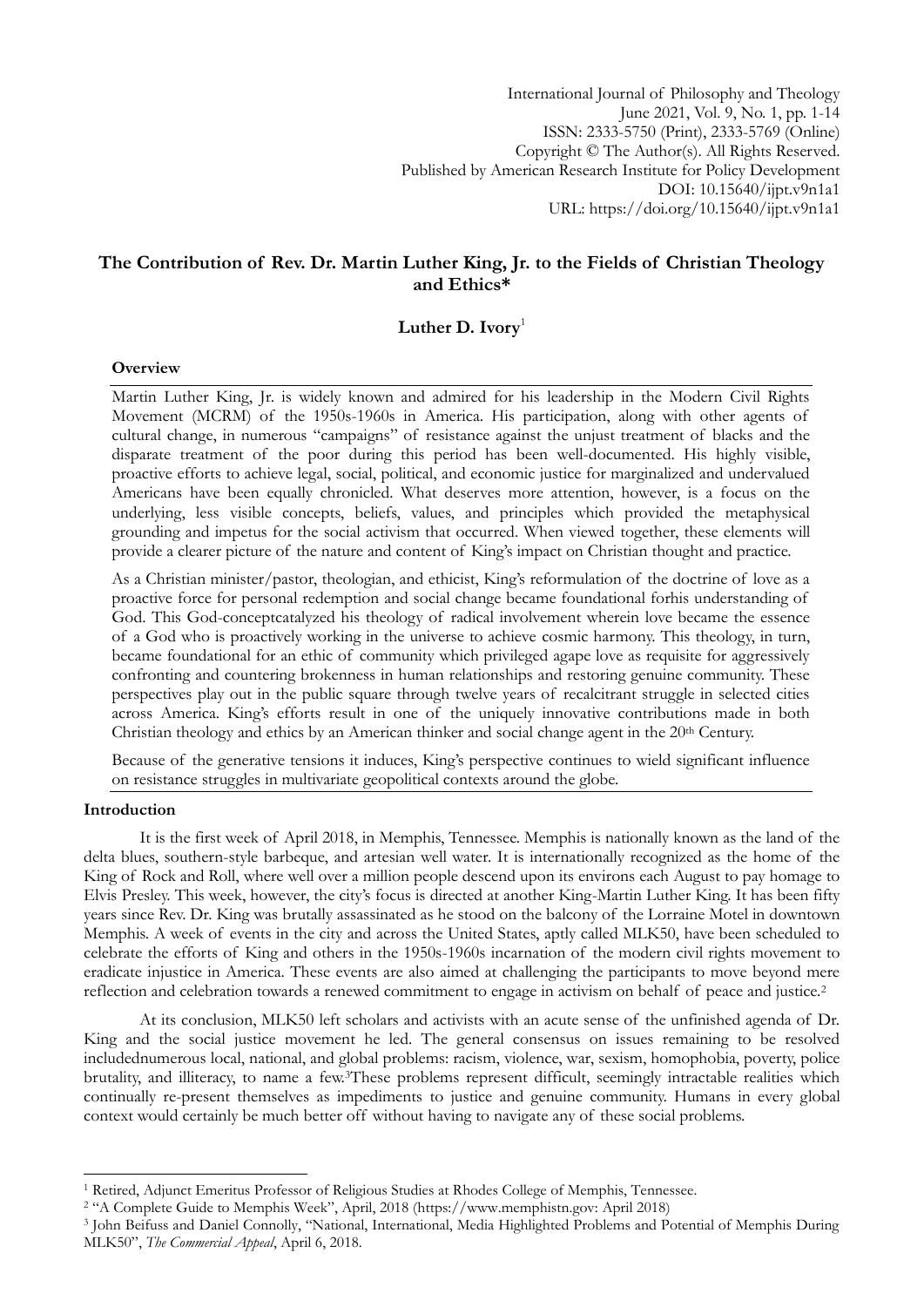And yet, they re-present precisely the point of departure for acquiring a more profound understanding of Martin Luther King"s bold and radical vision for America and the world, his discomfiting analyses, and his novel prescriptions for healing a deeply flawed, morally dis-eased society.

Dr. King was an ordained black, Christian, Baptist pastor and activist who promoted the inseparable connection between religious faith and social and political engagement. As a result, his theological perspective would serve as the edifice upon which he would construct his ethical program. His theology catalyzed an inner, combative spirituality that sought to exposé, confront, and eliminate the dysfunctional interpersonal elements and malevolent societal forces at work during his time. Fueled by this theological perspective, his ethic would lead inevitably to the conviction that only a morally responsible response to the myriad incarnate moral evils in the human community would be redemptive and lasting. To construct this moral superstructure, King re/appropriated Christian principles, filtered these through the prism of the black religious experience, and fused both with selected concepts and themes from philosophical ethics, Gandhian nonviolent resistance, and American civil religion. This protean mixture was then refined through the crucible of struggle and resistance. The process resulted in an innovative ethical approach that King would continue to hone and utilize to address the intransigent moral-social problems of his day.<sup>4</sup>

This essay is concerned with the question, "What was Martin Luther King's distinctive contribution to the fields of Christian theology and ethics"? Providing an answer to this question will necessitate a brief consideration of King"s familial roots, religious and pastoral experience, and association with the modern civil rights movement of the 1950s-1960s in the United States. Further, achieving clarity about the content of King"s ethic and the impact it has made on the Christian tradition will require a clearer understanding ofhis theological perspective and how it informed and guided his ethic. Finally, the question of King's ethical contribution will be enhanced by giving due credence to the developmental nature of the ethic"s public expression as King continued to mature as a theologian, strategist, and tactician. As the reader moves through the stages of this journey, a clearer image and more profound understanding of King as an innovative theological and ethical formulator and public moral agent is expected to emerge.

# **Contextualization: the Socio-Political and Religious Roots of King's Theological-Ethical Approach**

The initial context of King's emergent theology and ethic is located in his family of origin's residence within, and navigation through, the sociopolitical dynamics of the Southern region of the United States from the late 1800s through the 1950s. As an African American family, whose generational roots lay in the state of Georgia, the King family had, for decades, lived under the weight of a malevolent system of white segregation designed to oppress blacks legally, socially, politically, and economically. Segregation was driven by a white supremacist ideology that devalued black ontology and valorized white skin privilege as God-given. In the aftermath of the Plessy court decision in 1896, the Southern states of the U.S. had acted to construct an elaborate web of social norms, mores, and legal precedent which created and reinforced two separate worlds: one black-one white, separate and unequal.5Consequently, in every sphere of existence, blacks were relegated to an inferior position and systematically denied fundamental human and civil rights. In the areas of voting, employment, public transportation and travel, housing, education, political office, legal, and wages, blacks were subordinated to an inferior status.<sup>6</sup>

Martin Luther King grew up in this existentially debilitating social ethos, and like his great grandparents, grandparents, and parents, developed a heightened aversion to the dehumanizing social conditions which blacks had continued to endure.

<sup>4</sup> Luther D. Ivory, "Call and Response in Contemporary Life: Martin Luther King, Jr.", *The Rhythm of Discipleship*, Foundations of Christian Faith ( Louisville, KY: Geneva Press, 2008), 60-70.

 $5$  The 11 member Kerner Commission (named after its Chair, Illinois Gov. Otto Kerner) was established by President Lyndon B. Johnson on July 28, 1967 in the aftermath of Summer Riots that had been sweeping through the big cities of the U.S. since 1965. The Commission was tasked with finding answers to three questions: What happened? Why did it happen? What could be done to rectify and prevent the occurrence of summer riots? See Report of the National Advisory Commission on Civil Disorders, February 29, 1968. The findings and recommendations of the Commission were largely ignored by President Johnson, Congress, State Governors and City Mayors in America. Two (2) subsequent Reports entitled *The Millennium Breachand Locked in the Poorhouse* were sponsored by the Eisenhower Foundation in 1998 to mark the 30<sup>th</sup> anniversary of the Kerner Report. These two reports found that the racial divide, inner city poverty, unemployment, and incarceration, quality of education for urban blacks had worsened over the decades since 1968 and were, in fact, at crisis levels. In September 25, 2018, in a lengthy essay published in Brookings Institute, Marcus Casey and Bradley Hardy revisited the question of how much had improved in America since the 1968 Kerner Report. They reported that while "the country has seen much progress...the [1968] report outlined concerns that are still relevant… racial segregation...higher unemployment…lower wages…huge disparities in wealth…persist at levels near those described by Kerner and his colleagues five decades ago."

<sup>&</sup>lt;sup>6</sup> John Hope Franklin and Evelyn Higginbotham, From Slavery to Freedom: A History of African Americans, 9<sup>th</sup> Edition (New York: McGraw-Hill, 2011).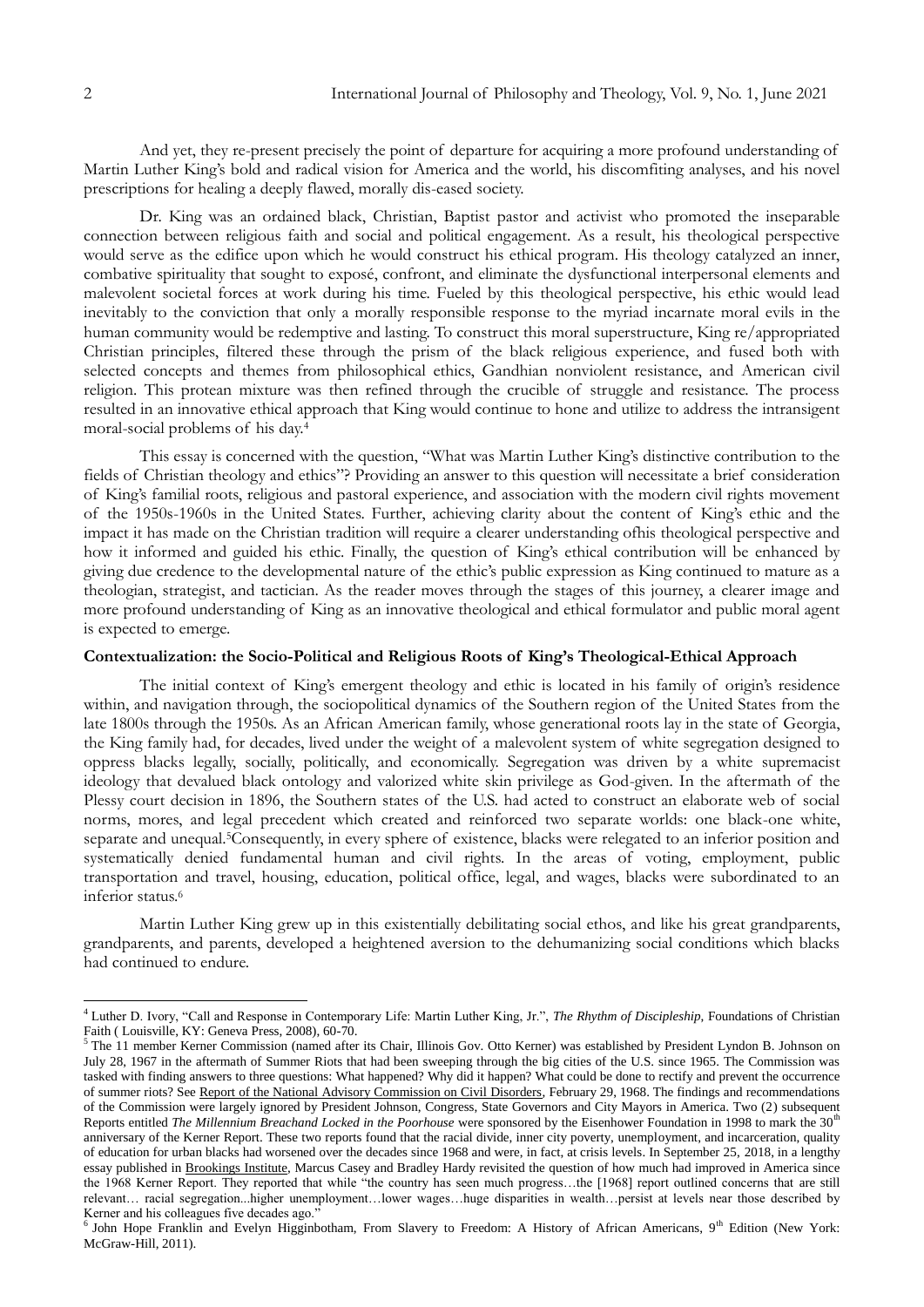Like numerous activist blacks before him (including his grandfather and fatherwho were activist-pastorpreachers)who actively resisted the segregation system and worked to dismantle its laws and customs, King asserted a moral imperative for comprehensive societal reform. His activist bent was planted and born in his childhood, fueled by his family"s influence, and found additional impetus in the church and formal education. King's theology and ethic would gradually materialize from a dynamic interplay between several factors. Primary among these are his lived experience as a black man, his familial connections, collegiate experience, and the black church/religious tradition. As he pursued formal education at several institutions (Morehouse College, Crozer Seminary, Boston University), the encounter with progressivist professors, liberal Christian thought, American civil religion, and Gandhian nonviolent resistance would clarify and deepen his commitment to a theological perspective and an ethic that championed both personal redemption and social-institutional transformation.<sup>7</sup>

## **The Emergence and Ascendancy of a Unique Theological Voice in America**

#### **First Words**

<u>.</u>

In 2018, King continued to enjoy an iconic stature in both national and international arenas. Since the meteoric rise of King"s public persona after the 1955 Montgomery Bus Boycott, his hallowed status has been ubiquitous and pervasive in public consciousness. Bridges, buildings, and streets are named in his honor. Books have been written and movies have been made about him. A national holiday is celebrated in his honor. He remains among the most quoted personalities in human history. While it is tempting to interpret his importance through the lens of his static, gargantuan stature, such a view would obscure and distort the developmental nature of King"s perspective and its contribution to Christianity. King"s theological understanding and ethical approach were forged gradually through the fires of dissent and protest, emerging from the crucible of justice "campaigns" from 1955-1968. Since his theology and his ethic are symbiotically related, we will be required to begin with a consideration of the theological perspective which provided the grounding for King"s ethic.

## **King's Developing Theology**

Theology, as a discipline, has traditionally been understood as rational discourse about the nature of the Divine. Martin King, however, would come to understand theology in a more complex, nuanced, and dynamic way. As such, theology would take on paramount importance for his efforts to make sense and meaning of reality. King graduated from Morehouse College as a sociology major and was infused with a sense of responsibility to work for racial equality and social justice. After experiencing a "call" to the ordained ministry at age 17, King pursued studies at Crozer Seminary. While there he developed a keen interest in courses in theology. Harboring a heightened sense of racial and social uplift which he had inherited from his family and Morehouse college, he began to gradually develop a concern with theological relevancy. King"s burning theological questions became, "What is God concerned about?" and "Where and how is God present in the affairs of human history?".

From Crozer forward, King's theology was consumed with worrying about the things that he felt God was worried about. <sup>8</sup>He entered graduate studies at Boston University to study a theological-philosophical perspective known as Personalism.<sup>9</sup> This school of thought held that the clue to the universe's ultimate meaning was to be found in conceptualizing all reality (including God) as personality. Personalism also provided the grounding for King to understand God as metaphysical Personality who had created not only physical reality, but who had continued to govern and redeem the cosmos. In fact, God had purposively established moral laws, which provided the universe with moral coherence, ensured its harmonious functioning, and kept alive the possibilities of moral redemption. King"s studies had given him clarity not only about Divine intentionality and care (providence and theodicy), but human responsibility (ethics) as well.<sup>10</sup> The personalist conviction held that the universe had been structured intentionally by God through higher moral law to operate as a "moral cosmos".<sup>11</sup>

<sup>7</sup> Luther D. Ivory, *Toward A Theology of Radical Involvement: The Theological Legacy of Martin Luther King, Jr*. (Nashville: Abingdon Press, 1997), 16, 26-41.

<sup>8</sup> Martin Luther King, Jr., "Our God Is Able", in *A Testament of Hope: The Essential Writings of Martin Luther King, Jr*., James M. Washington, ed., (San Francisco: HarperCollins, 1986), 540-509.

<sup>9</sup> John J. Ansbro, *Martin Luther King, Jr.: Nonviolent Strategies and Tactics for Social* Change (New York: Orbis Press, 1982), 18-26, 37-70, 71-86.

<sup>10</sup> Rufus Burrow, Jr. *Martin Luther King, Jr. and the Theology of Resistance*, Jefferson, North Carolina: McFarland & Co., Inc., 2015, 17-109.

<sup>11</sup> On the idea of moral cosmos, see David Baggett and Jerry Walls, *God and Cosmos: Moral Truth and Human Meaning,* Oxford University Press, 2016; see also *The Oxford Handbook of African American Theology* by Katie G. Cannon and Anthony Pinn, editors, Oxford University Press, 2014; on the idea of a black sacred cosmos see

*The Black Church in the African American Experience* by Lawrence Mamiya, Duke University Press, 1990.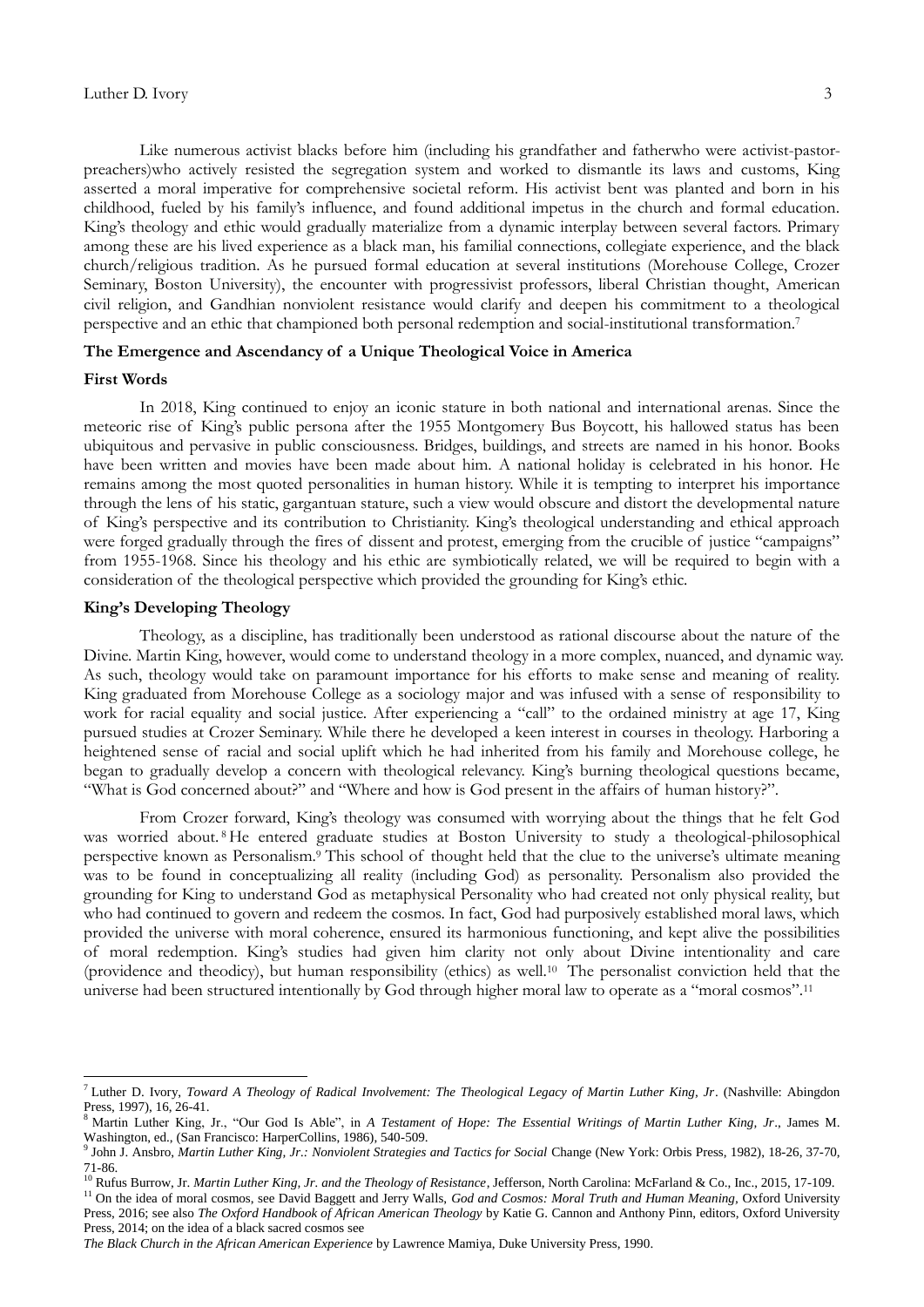King embraced and affirmed this belief which, for him, had been further corroborated through his lived experience, the Black church, and his reading of the Biblical narratives of creation, exodus, Prophets, and crucifixion-and-resurrection.<sup>12</sup>

As he read the Biblical narrative, and other theologians, King began to imagethe nature of the Divine Personality as agape love. This Divine love expressed itself as radical-love-in-action. Further, this love demonstrated God's interest, investment, and radical involvement in the cosmos and human affairs. It was this understanding of God as radical-love-in-action that provided the underpinning for King"s ethic of community. This ethic insisted that the expression of radical, extremist love among humans was to be understood as a Divine imperative. When applied to human relationships, agape love represented the only viable path to the redemption of fragmented community. I Corinthians 13 identified this love as agape, and King described it as "creative, redemptive, understanding, goodwill for all humanity".<sup>13</sup>

As he continued to reflect upon what he had learned from the black religious tradition and correlated these insights with his reading of the Bible, history and his daily lived existence, King was able to affirmseveral related notions: 1. God intended the universe to be a moral cosmos where love provided the guiding norm for both Divine and human action. 2. God structured the universe through the moral law of love. As such, the universe was morally coherent since its very existence was owed to a cohesive element (love) that operated continuously to prevent it from splintering into fragmentation and chaos.3. Despite the forces of unprincipled self-assertion, distorted and imbalanced group/tribal egoism, and unbridled institutional callousness and selfabsorption, God mandated humans to act in accordance with the moral law of love to establish and maintain harmonious relationships (genuine community). These underlying theological beliefs about God and the moral capacity of humans (guided by radical love) to achieve moral improvement symbiotically inform King's ethical vision and practice.

When King returned to the South as a pastor in Montgomery, Alabama, he was hurled into the swirling and unsettling dynamics of a bus boycott aimed at defeating white supremacy ideology and the accompanying segregation statutes which had devalued blacks for decades. In this context of justice struggle, King continued to hammer out a theological basis for public engagement. Gradually, the resonance between the theology he was asserting and the ethic he was practicing became solidified. Although they would undergo increasing "radicalization", King's core theological themes, beliefs, concerns, assertions, and ethical commitments remained largely intact throughout the 12-year period from 1955-1968.

# **King's Theology of Radical Involvement**

From the very beginning of his choice to assume the vocation of Christian ministry, King became obsessed with achieving theological clarity. He wanted to know what God was up to in the world. He wanted to worry about the things that God worried about. As a black theologian situated in the deep South, King was understandably concerned with God's perspective on race and racism. His formal studies culminated in a dense doctoral dissertation about the nature of God in two influential philosophical Christian theologians, Paul Tillich and Henry Nelson Wieman.14King combined the concepts he had unearthed from this study with beliefs and themes he had come to embrace from the black religious tradition, liberal Christianity, American civil religion, and Gandhian nonviolence.<sup>15</sup> He then applied these insights towards a quest to find solutions to the existential plight of blacks in the southern U.S.

What emerged was a theological perspective that place heavy accent on the proactive bent of a God whose essential nature was love-agape love – the love God expressed towards all humanity. Agape love was transformative in nature and effect, working with intentionality to create, recognize, and enhance value in every context in the created order. This Divine love not only established the moral basis of cosmic reality through moral law, but it also remained imminent, acting in historical moments to achieve the realization of God's ultimate objective: the creation of moral harmony in the universe and the Beloved Community among humans. This love was always operating with the guiding norms of valuation, justice/equity, and peace.16For King, agape love was an active, revolutionary force, available in all situations, especially those with heightened contrast between love and hate, justice and injustice, good and evil. This was King's God, and this God was understood as essentially radicalagape-in-action.<sup>17</sup>

<sup>12</sup> Ivory, *Toward A Theology of Radical Involvement*, 30-31, 84-95.

<sup>&</sup>lt;sup>13</sup> Martin Luther King, Jr., "Nonviolence and Racial Justice", in Washington, 8-9.

<sup>14</sup> Marshall L. Frady, *Martin Luther King, Jr.: A Life* (Penguin: New York, 2002), 19-44.

<sup>15</sup> Luther D. Ivory, *Toward A Theology of Radical Involvement,* 35-38.

 $16$  Ansbro, 1-36.

<sup>&</sup>lt;sup>17</sup> See King's "Letter from Birmingham City Jail" in Washington, 293-294; Ivory, *Toward A Theology of Radical Involvement*, 107-110.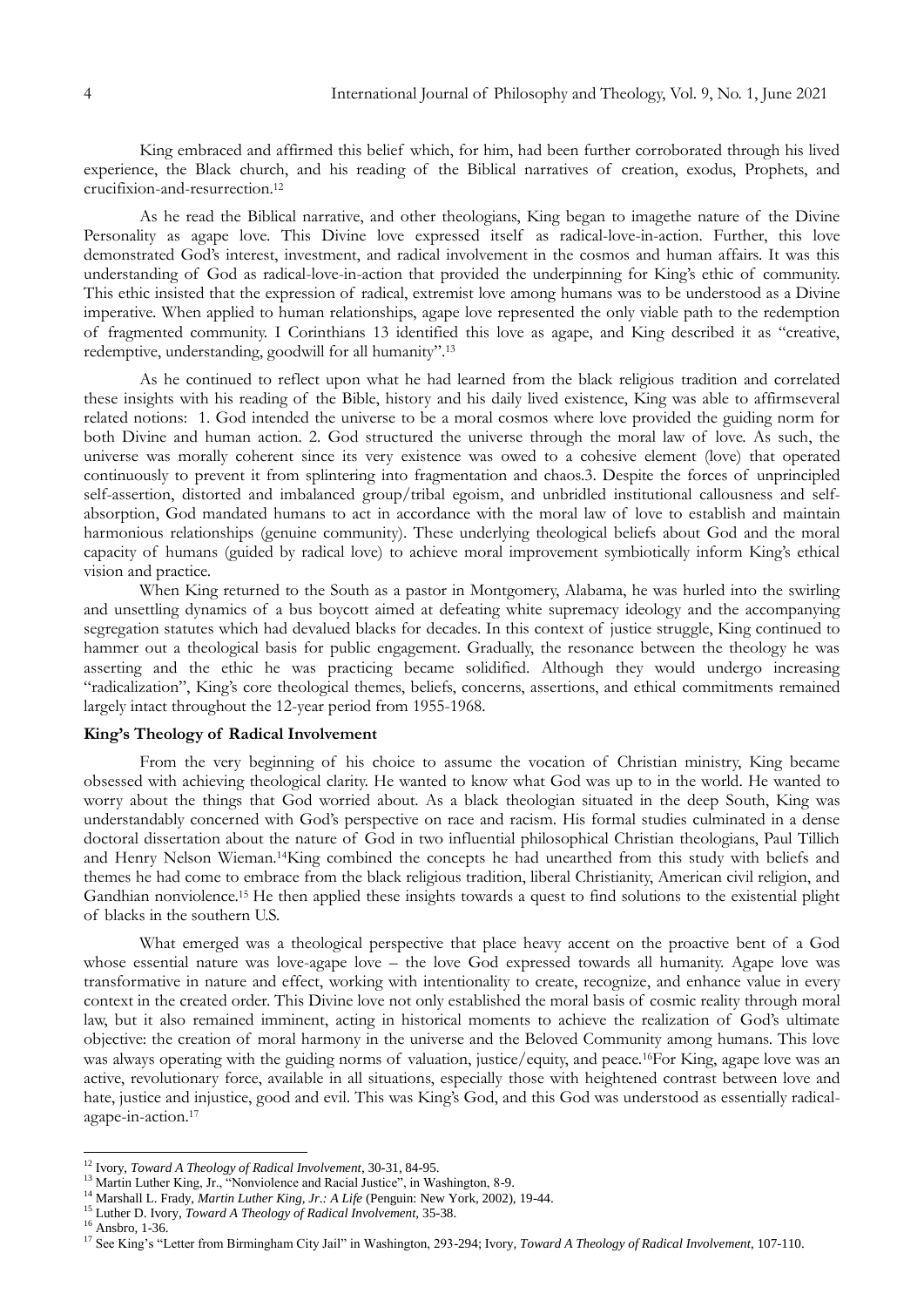The notion of God as loving, caring Personality working actively to bring moral harmony out of cosmic discord, predisposed King to develop and promote a theology of radical involvement.<sup>18</sup>

King's theology of radical involvement proceeded from the belief that the universe was morally-based, morally-driven, and morally-coherent. This theology placed God at cross-purposes with anything that was not in alignment with the Divine moral order. With regard to purposive human actions, God was definitively AGAINST actions which were antithetical to Divine intent, and FOR those that were in harmony with Divine intent. When assessing dehumanizing customs, laws, institutions, and systems created and perpetuated over time such as white supremacist ideologies, slavery, segregation statutes, and social customs and mores championed by Jim Crow laws, King was convinced that God was AGAINST these realities because they discounted and short-circuited the cluster of norms which God had chosen as the moral compass to guide the universe's proper functioning.

In fact, the universe itself was ALSO operating in CONTRADISTINCTION to such oppressive realities since they were unjust and in violation of moral law.<sup>19</sup>King's theological position was clear, "thearc of the moral universe is long, but it bends towards justice".20This theological perspective also gave King the metaphysical criteria by which to view racial xenophobia and segregation as theological-moral problems involving justice rather than mere sociopolitical issues involving self-interest and expediency. King was able to place racism on the table of discourse in the Christian community, as a moral dilemma and a spiritual malady, in need of BOTH God"s redeeming power and believers' urgent attention.

By connecting the two aspects of divine providence and human responsibility symbiotically, King made a significant contribution to Christian theology. He would now identify and promote a two-fold concern for theology. First, theology must be attentive to the movement of God in the historical situation. The theological task could not escape the moral mandate to engage in situational analysis in order to ascertain truth about WHAT was happening, and WHY it was happening in the present moment. Further, the theological task required a discernment about what God was doing in the situation to bring about restoration. Second, in a context of human brokenness, the theological task could not remain an aloof, detached spectator or onlooker, content to offer sanitized, innocuous doctrinal positions. Rather, theology must now echo God's call to become an engaged, radical lover and co-worker who joins God through radical action to redeem and restore community to an alignment with the moral norms of love, justice, and peace.<sup>21</sup>

King re-imagined theology as more than simply rational discourse about the nature of God and other related doctrines. The point of theology, for King, was to serve God in the concrete historical situation. King's theology of radical involvement innovatively linked the worship of God and service in the Church to emancipatory struggle in the society aimed at restoration of human relationships in personal, interpersonal, and structural-institutional relationships. King elevated social activism in service to the defeat of injustice to its prominence at the CENTER of the Christian gospel. A very different understanding of the vocation of the theologian had emerged. The theologian must now hold together with equal vitality, inner, contemplative spirituality and outer, prophetic social action. Responsibility for moral transformation in individual lifestyle and corporate structures was no longer the sole province of the Divine. Humanity had its own Cross to bear as well. King had now elevated orthopraxy (right action) to a place of CO-EQUAL importance with orthodoxy (right belief).

In this way, King's theology of radical involvement promoted the notion that the redemption and restoration of broken human community, was now a CO-RESPONSIBLE imperative for BOTH God and humankind. The defeat of moral evil and the establishment of love, justice, and peace in history, for King, was NOT achievable without the dual, concerted efforts of God AND purposive human action.<sup>22</sup>As difficult as it might be for humans to understand or accept, God DOES choose sides in situations where there is a struggle between justice and injustice. In such situations, God expects humans to engage in hard analysis, make difficult choices,and actively participate on the side of justice. This claim of Divine preference for justice and against INjustice would have profound implications for King's developing ethic.

#### **King's Ethic of Community**

**.** 

## **Ethics, Christian Ethics, and the Christian Life**

Ethics concerns itself with the bases of human behavior. The primary ethical question is, "What ought

 $18$  An emphasis on Divine interest, investment, and radical involvement in human history to bring about the just, loving community.

<sup>&</sup>lt;sup>19</sup> See King's "The Power of Nonviolence", and King's "Letter from Birmingham City Jail", in Washington, 12-15 and 289-302.

<sup>&</sup>lt;sup>20</sup> See King's "Our God is Marching On", in Washington, 230.

<sup>&</sup>lt;sup>21</sup> Ivory, Toward A Theology of Radical Involvement, 125.

<sup>22</sup> Ivory, *Towards A Theology of Radical Involvement*, 122-125.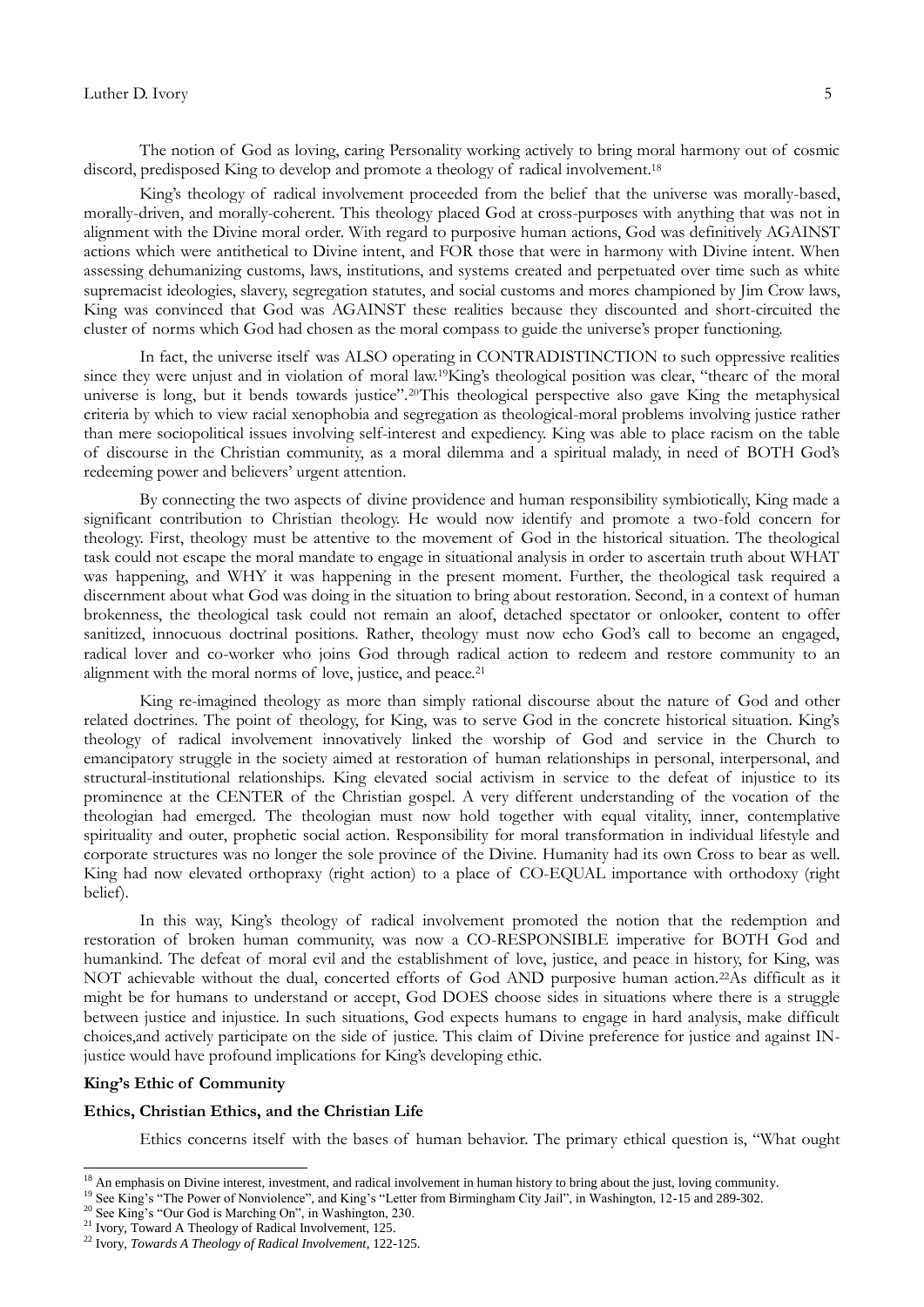I/we to do?" or "How ought I/we behave?". Christian ethics concerns itself with moral norms and standards of behavior for humans who have explicitly embraced the Christian religious tradition.23Martin Luther King"s life was decisively shaped by his family's and his own immersion in and commitment to the black Christian religious and black church traditions.

It is this commitment that drove him, as a member of an oppressed group in America, to search for a method of social change which was grounded in and consistent with the moral values and principles in these traditions. <sup>24</sup>King"s ethical concerns were also rooted in the broad Christian tradition. However, King would challenge the ethical approaches of the Christian community and push the tradition towards an agonizing selfappraisal. King RE/framed the primary ethical question as, "What would the God of Jesus Christ have me/us to do in the context of struggle with moral evil?" King's answer to this question provided an innovative Re/formulation of broad, strategic emphases, and a RE/fashioning of particular tactical agendas for the Christian community.

Armed with the theological belief in a morally-based, morally-coherent universe, King read the Bible, Christian tradition, and human history as ONE long, continuous narrative of God"s intentional efforts to overcome the deleterious effects of moral evil and to realize a community based upon radical, agape love. This theological conviction provided the content for King understands of the ethical task. Radical involvement theology demanded a morally responsible human response to the "call of God" in the concrete situation. The Christian ethicist, especially, should be concerned not merely about what God was up to in the world, but also what radical love required of the believer. The ethicist should be worried about the things that worried God. For King, the question for the Christian ethicist was not "What would the God of Jesus do in this situation?" Rather, the question was, "What would the God of Jesus have ME/US do in this situation?"The answer mandated a proactive approach, especially in situations where human thought and action operated at cross-purposes with Divine intent. Consequently, apathy in situations of injustice was sinful, idolatrous, and a sign of spiritual impoverishment, social irresponsibility, and moral hypocrisy.<sup>25</sup>

## **King's Primary Ethical Concerns, Themes, Emphases 1955-1964**

King"s theology and ethic were so inseparably interconnected that his ethic flowed fluidly from his theology as water from a cistern. Therefore, radical involvement theology became the underpinning for King"s ethic of community. An emphasis on the transformative power of radical agape love in his theology leads inevitably to his belief in a socially active faith. This, in turn, fueled King"s insistence that the whole of the gospel aimed at both personal and social salvation. When King posed the ethical question, "What would God have me/us to do in this situation?", the answer was clear and unequivocal. God was continuously calling the Christian to become a radical lover, to discover where God is actively at work in the human condition, to join God in the effort to restore a morally fragmented cosmos, redeem broken humanity, and help God bring into realization the Beloved Community. The primary ethical concern for King, was HOW to assist God, as a co-responsible moral agent, in the establishment of a community driven by the values of love, justice, and peace.

The ethical emphases, themes, and methods embraced by King from 1955-1964 are characterized by his fixation on the notions of love and justice. During this time, King"s ethic presents itself as more existentially naïve and ideological. Most of his public statements and methods emphasize the power of nonviolence and moral suasion to disrupt and dismantle Southern segregation. Without question, his mood is more optimistic relative to the possibilities for societal change, and his faith in liberal reformism and the Christian church especially is clearly more substantial.<sup>26</sup> King's ethical orientation is clearly more tame and moderate when compared to the analyses and methods he advocated and utilized after 1964. Nevertheless, even at this early stage, the methods promoted and used by his ethic marks a radical departure from past approaches to social change in America, and represent a significant contribution to Christian ethics.

First, King was able to provide moral grounds for resistance efforts against segregation in America. Prior to King, the Christian church had primarily offered theological statements on racial reconciliation and had done little else in terms of a sustained, collective public witness against racial injustice.

<sup>23</sup> See Stephen D. Long, *Christian Ethics: A Very Short Introduction* (Oxford: Oxford University Press, 2010).

<sup>24</sup> William D. Watley, *The Nonviolent Ethic of Martin Luther King, Jr*. (Valley Forge: Judson Press, 1985), 47-61.

<sup>25</sup> Ivory, *Towards A Theology of Radical Involvement*, 118-122.

<sup>&</sup>lt;sup>26</sup> See James H. Cone's insightful essay, "Demystifying Martin and Malcolm", *Theology Today, Sage Journals*, Volume 51, Issue 1, April 1994, 27-37; and Chapter 5 of James H. Cone"s *Martin and Malcolm and America: A Dream or A Nightmare*, (Maryknoll, New York: Orbis Books, 1991).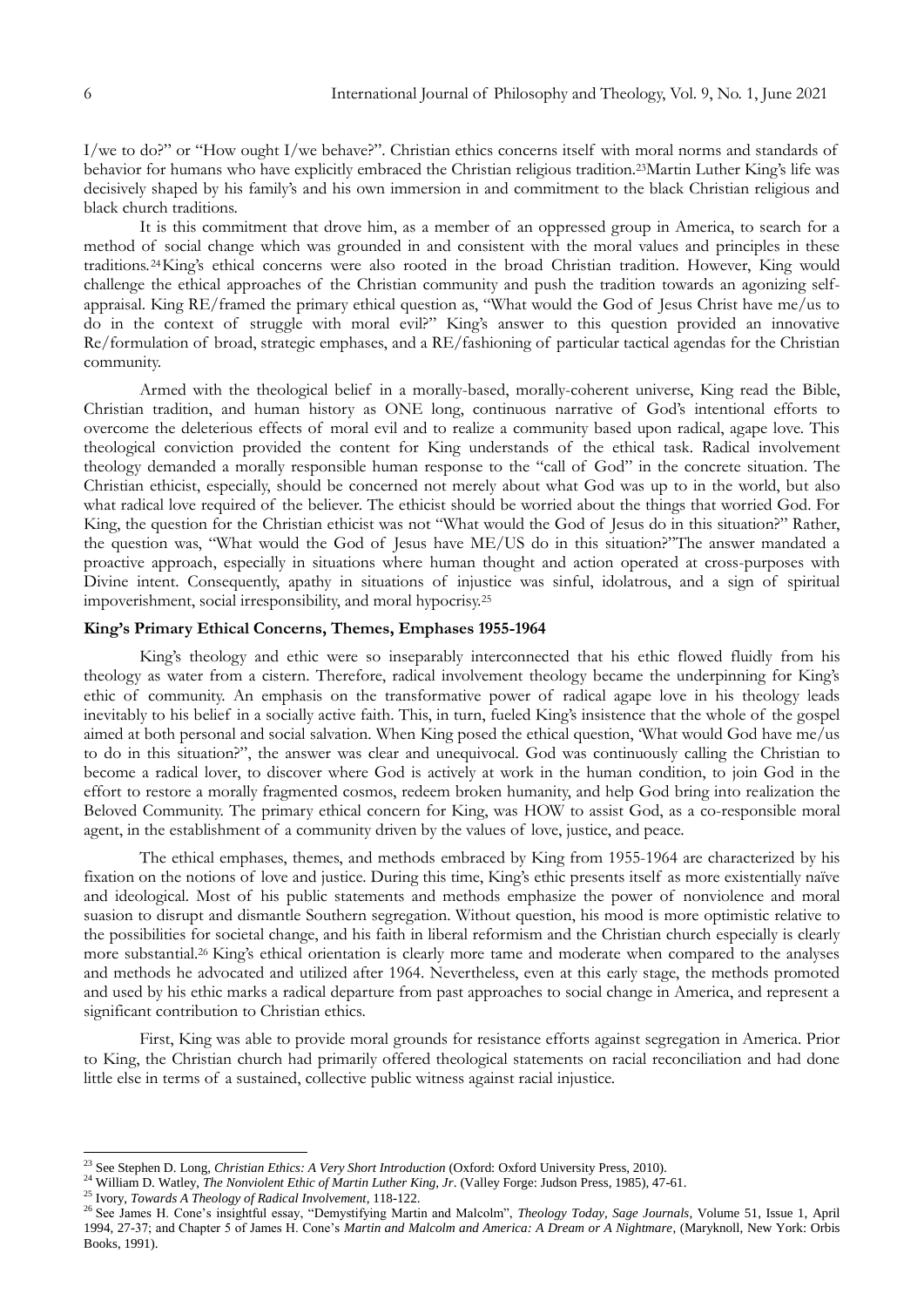King brought a fresh, new voice that applied moral-spiritual resources to indict America and the Christian tradition for their too-easy acceptance of the status quo. King argued for a socially active faith which mandated active confrontation against incarnate moral evil. The church and the nation were urged to take sides in the struggle against injustice and for the cause of equality. There could be no neutrality for the Christian church in the context of blatant oppression against black Americans. In a way that had never been experienced, King"s ethic of community narrowed the comfort zone of the Christian church. King steered the church away from sterile conference tables, hotel suites, and sanctuaries, and into the swirling, confrontational dynamics of streets, highways, local businesses, and halls of government.

He insisted that the Christian religion had to be embodied, lived, and practiced, rather than merely dispassionately memorized and piously mouthed in worship services on Sunday mornings.<sup>27</sup>

Radical agape loveemphasized the moral obligation of the believer to assume a posture of NONcooperation with evil, and to become a CO-worker with God"s justice activity.<sup>28</sup> King"s ethic insisted that Divine sovereignty and human responsibility were inseparablyinterconnected. Thus, active prayer for God"s companionship in the struggle against evil was efficacious ONLY when accompanied by prayerful human acts.Finally, since the ethic of the "early" King emphasized means-ends coherence, the violence option was considered both immoral and impractical in the movement. Heavily influenced by a focus on love, moral power, the sanctity/sacredness and interrelatedness of human life, King"s ethic stressed NONviolence as the ONLY morally acceptable optionavailable to oppressed people in the struggle.Love, justice, and freedom became the language while nonviolent direct action became the method for an ethic that was revolutionary for its time.

At the successful completion of the Montgomery Bus Boycott in 1955, King asserted that the only way to combat hatred, bitterness, and injustice, was, "by projecting the ethics of love to the center of our lives".<sup>29This</sup> transformative love was pivotal in King's efforts to "redeem the soul of the nation"<sup>30</sup>, and catapulted him beyond the leadershipof the highly successful 381-day bus boycott and on to the Presidency of the Southern Christian Leadership Conference in 1957.During the next nine years, King"s ethic would employ the moral law of lovein nonviolent direct action "campaigns" in cities across America to confront and defeat recalcitrant, incarnate moral evil. The ultimate GOAL of this ethic, however, was NOT nonviolence, but the realization of a BELOVED COMMUNITY of freedom, equality, and justice.<sup>31</sup>

When King was awarded the Nobel Peace Prize in 1964, he stressed the notion that peace itself was NOT the primary objective of the movement. Rather, the ultimate goal was "to establish a reign of freedom and a rule of justice". <sup>32</sup> Consequently, peace, while an integral component, was but one element of a larger, more comprehensive, objective. The overarching ethical concern of King is evidenced in his riveting acceptance speech:

"I accept this award on behalf of a civil rights movement which is moving…to establish a reign of freedom and a rule of justice....I am mindful [of]...the right to vote...debilitating and grinding poverty...the need for man (sic) to overcome oppression and violence without resorting to violence and oppression…to discover a way to live in peace...[to]...evolve for all human conflict a method which rejects revenge, aggression, and retaliation….I refuse to accept the view that mankind (sic) is so tragically bound to the starless midnight of racism and war….that nation after nation must spiral down a militaristic stairway into hell of thermonuclear destruction. I believe that unarmed truth and unconditional love will have the final word in reality….that peoples everywhere can have three meals a day for their bodies, education and culture for their minds, and dignity, equality, and freedom for their spirits…that nonviolent redemptive goodwill will proclaim the rule of the land…as we continue our forward stride toward the city of freedom."<sup>33</sup>

By 1964, King's ethical concerns had moved well beyond racial justice to include voting rights, employment, poverty, hunger, militarism, war, police brutality, and education. King's incessant search for a method to address the problem of racial inequality had already begun to expand.<sup>34</sup>

### **The Expanding Horizons and Gradually Increasing Radicalization of King's Ethic: 1965-1968**

<sup>&</sup>lt;sup>27</sup> See "Stride Toward Freedom", in Washington, 438-450, and "Letter from Birmingham City Jail", in Washington, 296-300.

 $28$  Washington, 48, 296.

 $29$  Ibid., 8.

<sup>&</sup>lt;sup>30</sup> The motto of the SCLC was "to redeem the soul of the nation". See Adam Fairclough, *To Redeem the Soul of America: The Southern Christian Leadership Conference and Martin Luther King, Jr. (*Athens and London: University of Georgia Press, 1987).  $31$  See King's statements in Washington, 7-8, 12-13, 118

<sup>&</sup>lt;sup>32</sup>Martin Luther King, "Nobel Prize Acceptance Speech", in Washington, 224.

<sup>&</sup>lt;sup>33</sup>Ibid., pp. 224-226.

<sup>&</sup>lt;sup>34</sup> Martin Luther King, Jr., "Stride Toward Freedom", in Washington, 37.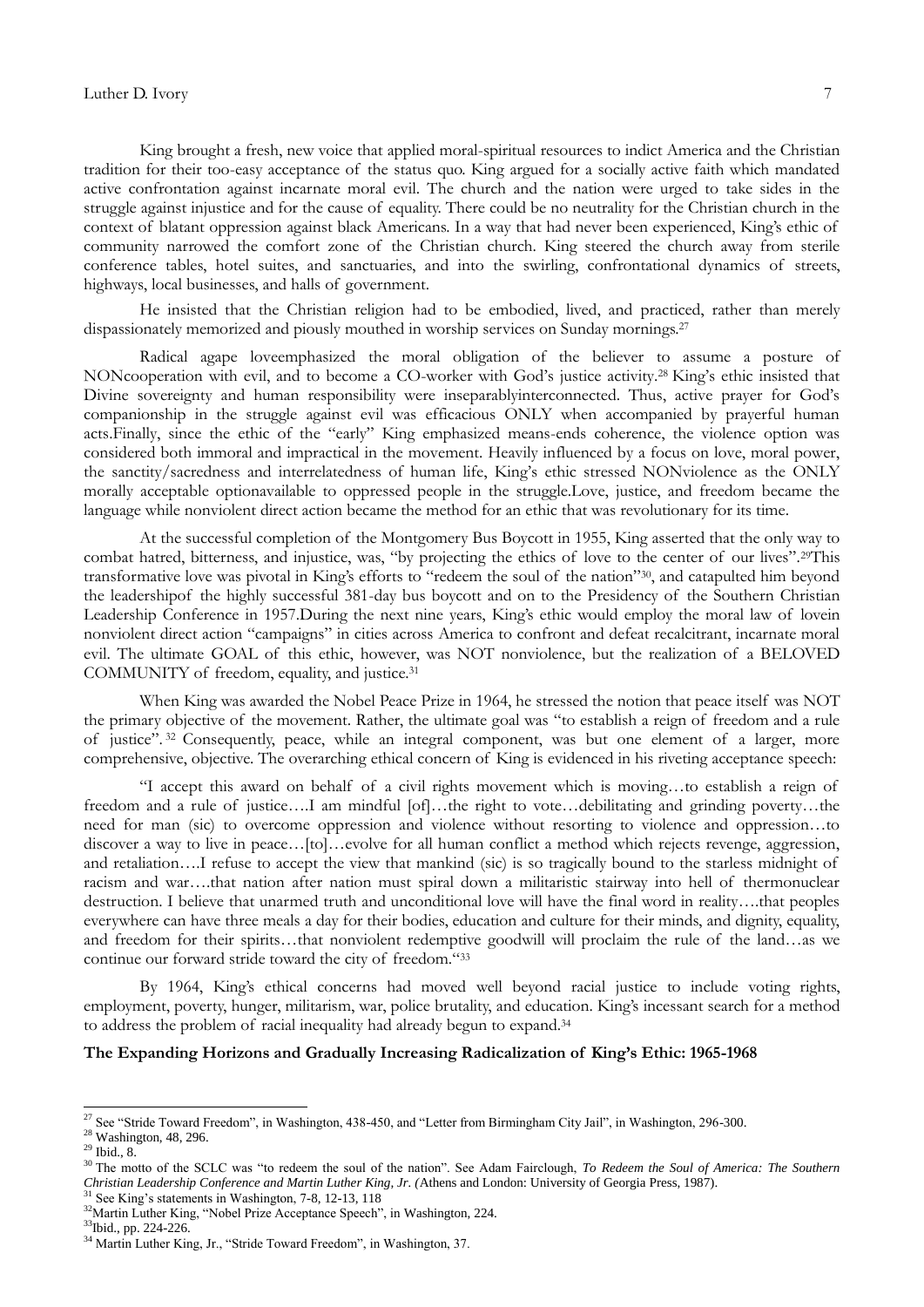King"s ethic, situated (initially) in the context of segregation, matured gradually as he was exposed to other incarnate forms of moral evil which had to be confronted, challenged, and addressed. While King"s core theological beliefs remained relatively stable throughout his tenure, the analyses and tactical methods employed by King's ethic gradually morphed into increasingly more novel, dynamic, and radical expressions over time. This is especially the case after 1964 when his contextual analysis gained more sophistication and became more nuanced as a result of his widening experience in acts of public resistance against segregationist laws and practices. Accompanying this development is King"s more profound grasp of the systemic, intersectional, web-like nature of the triple moral evils of racism, poverty, and war-violence. This new insight forced King to incorporate novel concepts, analytical tools, emphases, strategies, and tactics which were substantively more radical in nature, and which further delineate King's distinctive contribution to the field of Christian ethics

King's Nobel Prize acceptance speech is instructive for pointing to the evolutionary nature of King's ethical orientation. The year was 1964.<sup>35</sup> America was shedding its cultural innocence. So too was Martin Luther King with respect to his understanding of the pervasive, intransigent, and systemic-structural nature of sin and evil incarnated in the "triple moral evils". Nine years into the "movement", King had acquired a more conscientized awareness of the depth and scope, not only of what Myrdal identified as the "American dilemma"<sup>36</sup>, but the related social ills of poverty, violence, and war. King understood more clearly how the "triple evils" were interconnected and inter-structured. Consequently, he was now more astute in his social, political and economic analyses of American society. King also acknowledged that the remedial approaches of the last nine years were not entirely adequate for addressing the root causes of the recalcitrant problems which the movement sought to address.

In 1964, King underwent a decisive "shift" in both his social analyses and ethical program.<sup>37</sup> The pre-1964 King or "early King", the somewhat naïve ideologue, who championed language which highlighted love and justice, was morphing into the post-1964 King, the "late King", who now employed language which highlighted love, justice AND power! This King was a more sophisticated, nuanced analyzer of culture who understood the nature of, as well as the need for POWER (as a social-political resource) in the efforts to achieve social reform. These two Kings are BOTH continuous and DIS-continuous. While the same theological and ethical themes, emphases, and methods are present in both, the post-1964 King"s ethical program takes on a more pronounced and gradually deepening radicality in its public expressions.38A few years later, in 1967, when asked to reflect upon important lessons the movement had learned since 1955, the post-1964,"late" King"s response was both revealing and instructive:

"When a people are mired in oppression, they realize deliverance only when they have accumulated the power to enforce change…The nettlesome task of Negroes today is to discover how to organize into compelling power…We must frankly acknowledge that in past years our creativity and imagination were not employed in learning how to develop power…Now we must take the next major step of examining the levers of power which Negroes must grasp to influence the course of events".<sup>39</sup>

In essence, the movement had lacked an adequate power analysis. With a revised emphasis on the need for power, the post-1964 King recalled the biblical God who infused love with power and utilized both to effect cosmic justice.<sup>40</sup> This insight pushed King's ethic to incorporate power in a more serious way. The ethic now assumed a more radical character which was reflected in both King's public discourse and his highly visible methods of social engagement. The public witness of the "late King", especially during the years 1965-1968, was marked by a gradually deepening radicality that includes the following elements:

<sup>&</sup>lt;sup>35</sup> The cinematographic historian Stephen Ives has appropriated Jon Margolis' description of 1964 as "America's last innocent year". See "1964", PBS, The American Experience, 2014.

<sup>36</sup> Gunnar Myrdal, *An American Dilemma: The Negro Problem and Modern Democracy*, Vol. 1 (London: Transaction Publishers, 1944).

<sup>&</sup>lt;sup>37</sup> It should be noted that the embryonic stages of this 'shift' is evident in the years immediately prior to 1964. Note the strident, impatient tone in "The Case Against Tokenism" in 1962. In King"s classic epistolary "Letter from Birmingham City Jail" in 1963, King"s harsh critiques of white liberals and the white church and its leadership illumine his increasing frustration with liberal sociopolitical agendas and timetables for achieving justice for blacks in America. See Washington, 106-111, 289-302.

<sup>&</sup>lt;sup>38</sup> Radicality may be understood as the quest for comprehensive transformation by addressing the root causes of problems rather than treating them symptomatically. For a fuller discussion of this development in King"s ethic as well as an explanation of the concept of radicality in King's theology and ethic, see Ivory, *Toward A Theology of Radical Involvement*, 107-129.

Martin Luther King, Jr., "Black Power Defined", in Washington, 303.

 $40$  Ibid, 52-55.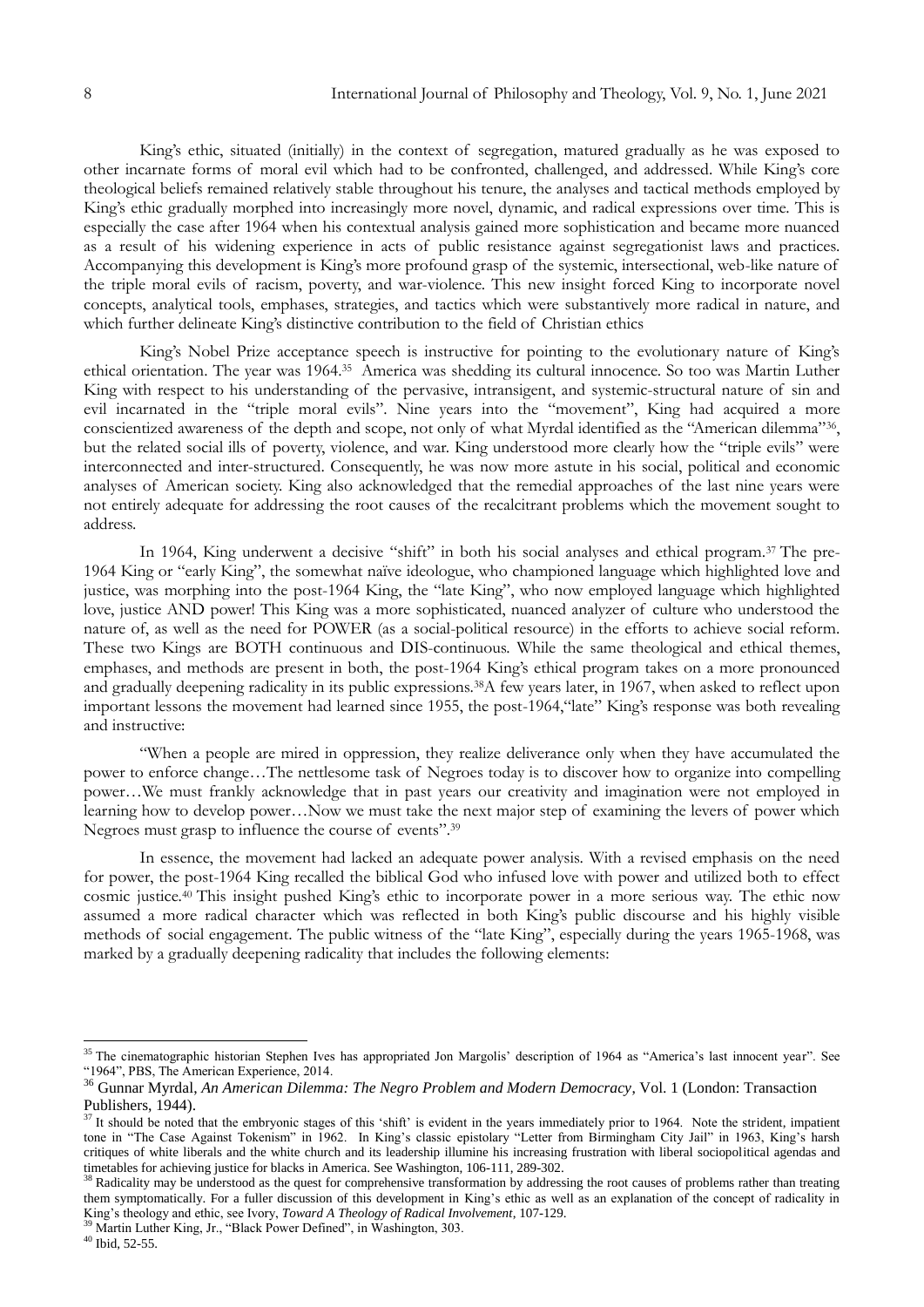1. An increased awareness & recognition of the deeply ingrained nature of racism in American society.2. An increasing disenchantment with whites & a deepened disappointment and frustration with white liberals and the white church.3. A more publicly visible "disturbance" - dissatisfaction, restlessness with the principles, values, and effects of status quo monopoly capitalism.4. A more sophisticated, nuanced critique of America's political & economic institutional practices. A recognition of the "inter-structuring" of oppression.5. A broadening or expansion of the "horizons" of his ethical program to include all of the "triple evils".6. A more sophisticated and nuanced understanding of the nature and role of power as a human resource in efforts to achieve justice. Power analysis becomes a very important element in King"s strategic emphases and tactical agendas after 1965.7. A more intense inner struggle with liberal reformist approaches. This included a troubling critique of integration as a viable goal and possibility in America ("temporary segregation").8. An increased openness to consider alternative models of societal critique, political methodologies to achieve justice, and economic arrangements. For example, black consciousness, mass civil disobedience, and democratic socialism.9. More frequent & pronounced public jeremiads (prophetic critique). Increasingly critical of policies and practices of institutional structures.10. A movement from nonviolent direct action to massive civil disobedience that included increasingly riskier forms of public agitation & protest in order to dramatize the "triple evils" of racism, poverty, and war-violence in the society.11. A more pronounced shift in the basis of hope-a movement away from America's moral capacity and appeals to goodness of humans – towards faith in the biblical God of love, justice, and peace that is promoted in the black religious tradition.<sup>41</sup>

Together these elements coalesced and resulted in a profound shift in tactical methodology in King's ethic. Strategically, the telos or aim remained the same: the realization of the Beloved Community of love, justice, and peace. Tactically, there emerged deepening radicality in King"s application of the ethic of community to address the pressing moral, social, political, and economic problems of his time. In terms of deepening radicality of analysis and activism, the ethical approach of the King of 1955-1963was to the King of 1965-1968 as lavender is to purple. By the time King arrived in Memphis in 1968, the strategic emphases and tactical agendas of his ethical perspective had taken on a more strident, nuanced sophisticated, and publicly-forceful CHARACTER. In turn, his ethic of community sponsored a bolder and more radical VISION which resulted in a more mature, penetrating, and challenging analysis of American culture. King's ethic now championed more UN conventional, radical, extremist, and disruptive types of political engagement and social activism.<sup>42</sup>

### **King's Distinctive Contribution to Christian Ethics**

What can we learn about King's approach that not only makes him a unique theological voice in contemporary culture, but also highlights his distinctive contribution to the field of Christian ethics? In answering this question, several areas may be highlighted in this regard. First, King's ethic of community highlighted the RELEVANCY of the Christian faith to the crises of the culture of the day. While Christian identity remained an important consideration, King"s belief in the sociality of human life and the interconnectedness of reality led to his privileging of relevancy as a concern equally as important as identity. Since King's God was interested in the redemption of the world (not merely Christians), the question of identity remained inseparably linked to relevancy. King spoke often of the "world house", and his ethic employed the tools of situational analysis in order to address and remedy the injustices of racism, poverty and war-violence for ALL people. King's ethic also challenged the inordinate fixation on interior spirituality and its narrow focus on privatism and personal salvation. His ethic promoted a SOCIALLY ACTIVE FAITH which was equally attentive to contextual realities.43Social responsibility was no longer viewed as peripheral. King"s ethic had moved it to a place of centrality in the Christian life. In this way, King promoted a public morality that took seriously sin in its corporate dimensions.

King elevated LOVE as aforce not only for personal redemption, but for social transformation as well. He RE/configured radical, agape love as foundational for personal conversion, interpersonal reconciliation, and social, institutional change. He RE/conceptualized love beyond sentimentalism into an active, organic force operating at the very heart of God and the center of the universe. This love was interested, invested and radically involved in the redemption and restoration of the human community, and it demanded a way of being and doing that was in alignment with that communal vision. In this way, King's ethic promoted a type of extremism, dissatisfaction, restlessness, nonconformity, and maladjusted-ness – a SPIRITUALITY OF BELLIGERENCE with policies, actions, judgements that were misaligned with the moral norms of love, justice, and peace.<sup>44</sup>

Taken from lecture notes for the course, "The Theology and Ethic of Martin Luther King, Jr., taught by Luther Ivory at Rhodes College, Memphis, Tn., 1996-present.

<sup>&</sup>lt;sup>42</sup> Martin Luther King, "Where Do We Go From Here?", in Washington, 555-633.

 $43$  Ibid., 617

<sup>&</sup>lt;sup>44</sup> See King's, "Letter from Birmingham City Jail..", in Washington, 356, 296-298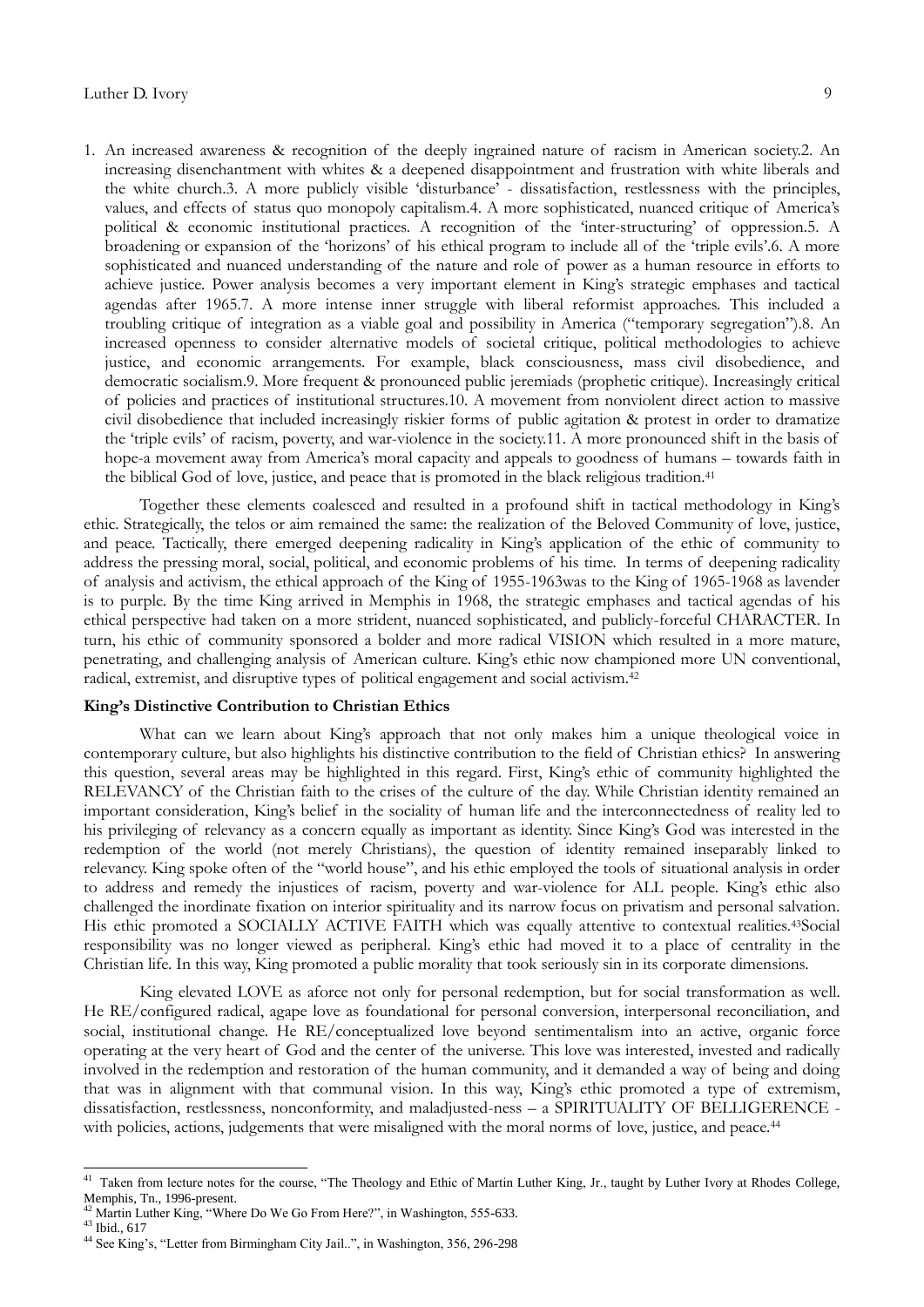King's ethic of community also accented the moral dimension in the struggle for justice. The insistence upon radical agape love was wedded to the notions of ahimsa and satyagraha which King appropriated from Gandhi. This combination resulted in an unshakeable adherence to "means-ends coherence" philosophy. In addition, the anthropological assertions of the "Imago Dei" (Image of God) and the absolute worth and dignity of all human personality meant that, for King, MORALITY AND MILITANCY must remain inseparably connected as two sides of the same coin.<sup>45</sup> The "end" of creation of a beloved human community disallowed use of violent, unjust, immoral "means" in efforts to achieve love, justice, and peace. In this way, King"s ethic promoted the notion of "moral militancy" or "militant morality". While nonviolence was NOT the primary objective of the ethic of community, it was without question an indispensable tool in the process. The end of this ethic was the defeat of unjust systems rather than individuals who had been shaped by those systems.

Since King believed that ALL humans possessed a potential for goodness, were bearers of the image of God, and carried a sacred status, the use of any method which devalued or dehumanized others was considered morally improper and anathema (morally out of bounds) in his ethic.<sup>46</sup>

Finally, King was a religious innovator who exhibited the traits of an organic spiritualist. As a RELIGIOUS INNOVATOR, King's ethic unapologetically privileged the voice of those who lived at the margins of the community-the "least of these", the truly disadvantaged, the voiceless, powerless poor, the disenfranchised. Historically, Christian ethics had been written predominantly by privileged, educated elites situated in the academy, serving the interests of the powerful at the centers of the society. Rarely, had America witnessed a highly educated personality who cast lots in solidarity with the suffering poor and mistreated blacks. This ethical point of departure would serve asa precursor to the action-reflection oriented, liberationist theologies and ethics of the late 1960s emerging out of Latin America.<sup>47</sup> In this way, as a religious innovator, King"s ethic connected religious faith to social and political praxis in a way that few had done in 20<sup>th</sup> Century America. As an ORGANIC SPIRITUALIST, King's ethic linked the worship of God to the active life of the mind, in service to both personal redemption and the transformation of public institutions.<sup>48</sup>

# **The Continuing Relevance of Martin Luther King's Christian Theology and Ethics**

#### **Martin Luther King in the New Millennium: Empowerment Figure or Empty Icon?**

In a public conversation examining King"s social justice legacy, Jesse Jackson (a member of King"s inner circle of "lieutenants" in the SCLC)<sup>49</sup>, observed that King, unlike any leader before him, had moved mass action, mass sacrifice, and the changing of laws and public policies from the margins to the center of Christian tradition of dissent and challenge to moral evil.50When asked whether Martin Luther King had become another empty icon, stripped of his power to dislodge societal complacency relative to social justice challenges, Jackson offered a provocative response for the Christian church:

"He has not become empty…many of the celebrations have become empty and diversionary and de facto conservative. I"ve been in too many churches that have a picture of Dr. King in the vestibule, Malcolm X in the study, and Falwell theology in the pulpit. Just downright retarded."

Michael Eric Dyson extended this line of argument, and pushed it farther with a hard challenge to American culture:

"I think that we are incapable in America of acknowledging the genuine threat of a militant figure who wedged on the one hand the most serious language and vocabulary of American democracy and yokes that to a very serious revolutionary tradition generated out of the belly and the womb of an African American spiritual tradition. That was a profound marriage.

<sup>45</sup>See Ivory, *Toward A Theology of Radical Involvement*, 57-61; Richard W. Wills, *Martin Luther King, Jr. and the Image of God* (Oxford: University Press, 2009).

 $^{6}$  Martin Luther King, "Love, Law, and Civil Disobedience", Washington, 43-53.

<sup>47</sup> Among these liberationist theologians and ethicists, Gustavo Gutierrez is perhaps the most well-known and influential. See *his A Theology of Liberation: History, Politics, and Salvation*, 15th Anniversary Edition (New York: Orbis, 1985).

<sup>48</sup> On the notion of organic spirituality, I am influenced by Edward W. Said in *Representations of the Intellectual* (New York: Random House, 1994), and Ivory"s notion of engaged piety in Ivory, *Rhythm of Discipleship*, 19-29.

<sup>&</sup>lt;sup>49</sup> The Southern Christian Leadership Conference was an organization formed in 1957 in Atlanta, Georgia. It was comprised primarily of Black Christian ministers, and worked on issues of social, political, and economic justice in the Southern region of the U.S. King served as SCLC President from its inception until his untimely death in 1968.

<sup>&</sup>lt;sup>50</sup> "Martin Luther King, Jr., Lecture in Social Justice", panel discussion with Rev. Jesse Jackson and Rev. Dr. Michael Eric Dyson, moderated by Tukufu Zuberi at University of Pennsylvania, January 22, 2004, [https://youtu.be/cthn-9y0oAl.](https://youtu.be/cthn-9y0oAl)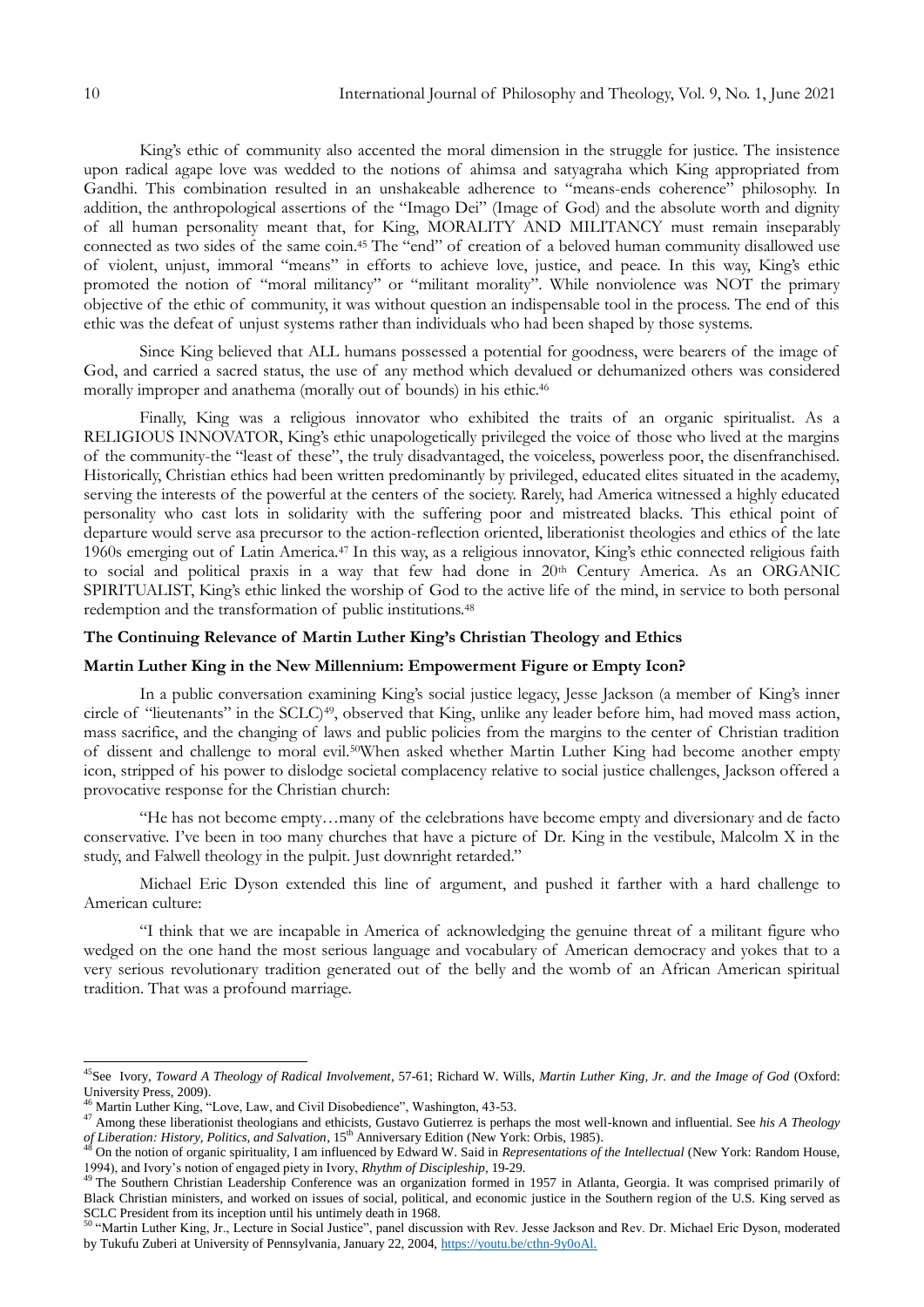So when I think about Martin Luther King, Jr., and I think about his challenge and his legacy, and I think about what the state of that dream is, no we are not celebrating the incredible dream of [King] we have frozen [King], …frozen him into a narrow framework that says he was talking about a dream in 1963….we have frozen Dr. King"s legacy to a single moment…we have turned King into a rhetorical ventriloquist. We are using him to speak words that he articulated without the meanings that he intended…So I don't think we have a. comprehended the complexity of that dream, b. we've frozen King into a narrow moment, and c. we haven't talked about the third movement beyond that dream which was economic and social justice…."

# **The Continuing Contribution of King's Christian Theology and Ethic: Generative Tensions, Radical Involvement, and the Beloved Community**

The insights of Jackson and Dyson (both Christian pastors and activists) are illuminative for a clearer understanding of the impact and continuing relevancy of King"s theology of radical involvement and ethic of community. Their comments point to an ambivalence and a confusion both within the ecclesial community and beyond relative to King's vision and program.

Although King"s rhetoric and strategic/tactical agenda was promoted with a high degree of clarity in the public square, America appears to suffer perennially from a myopic understanding of his vision for human community. His emphatic insistence on the inseparable linkage between social responsibility and the Christian faith as suffered heavy redaction, and in many instances, has been almost completely excised from current religious dialogue. Likewise, King"s public discourse on the intimate interconnections between the moral, political, and legal domains appears to have evaporated from communal consciousness. We appear to remain encapsulated within a thin, recurring, intellectual "fog" relative to the Kingian agenda in contemporary culture.

And yet, despite this lack of clarity in religious and secular realms, King"s theological and ethical legacies, in fact, continue to wield substantive influence on global initiatives for peace and justice. Without question, King"s impact upon progressivist political reformers and social activists around the world cannot be overstated.51These movements for freedom, justice, and equality provide prima facie evidence of the continued relevancy of King"s legacy for resistance movements and mass efforts aimed at societal transformation.

King's perspective offers a variety of forms of activist engagement. However, I believe that the most enduring aspect of King"s contribution lies in the generative tensions that his program continues to exert on the collective consciousness of communities that persist in cultural work to complete the unfinished agenda ofKing"s Beloved Community. A GENERATIVE TENSION is "a tension, the presence of which continually re/creates or re/induces a heightened, compelling mandate for resolution. It re/presents those issues or concerns that arise inevitably at points in human history, assertively re/introducing themselves, seeking redress of the unsettling psychic stress, moral turbulence, and social conflict that accompany that generative tension"s arrival."52I want to highlight two (2) examples of generative tensions in King's program that continue to serve as important moral challenges to the Christian church, nation-states, and global communities.

First, the generative tensions in King's theology and ethic challenge the Christian church to recapture, recover, and recommit to the progressivist strand of analysis, critique, and engagement found in the Prophetic wing of the Christian tradition. Biblical theologian Walter Brueggemann has argued persuasively that the canon of the Hebrew Bible in its FULL expression must serve as THE model for biblical education.<sup>53</sup> This includes a Prophetic VISION that is emergent FROM and speaks a transformative Word TO situations of injustice and devaluation. Brueggemann"s challenge has important implications for how the Christian church and its leadership interprets not only the Bible, but the prevailing social context as well. The hermeneutics engendered by such an approach has a decisive impact upon how the Christian church understands its function and its task in the society. King's reading of the public jeremiads of the Prophets Jeremiah, Amos, Isaiah and others as they hurled scathing indictments against the social injustices of their time, led to his emphasis on the moral imperatives of justice and righteousness. In fact, the imaginations and public utterances found in the Prophetic literature of the Hebrew Bible (Old Testament), provided the paradigm for King"s public, moral challenges to the Christian church and to America (a self-described Judeo-Christian nation).<sup>54</sup>

However, as King explained painfully in the "Letter from Birmingham City Jail" in 1963, and as theologian Amy Erikson pointed out in 2015, most Christian churches, "live in a world that is too small, too easy, and too polite….congregations…become familiar, bland, and so utterly predictable that there is little room for

<sup>52</sup> Ivory, *Toward A Theology of Radical Involvement*, 148-149.

<sup>&</sup>lt;sup>51</sup> Black Lives Matter, LGBTQ initiatives, anti-poverty, anti-death penalty, anti-gun violence, and global peace initiatives, to name a few

<sup>&</sup>lt;sup>53</sup> Walter Brueggemann, *The Creative Word: Canon as Model for Biblical Education*, 2<sup>nd</sup> Edition (Minneapolis: Augsburg Fortress, 2015).

<sup>54</sup> See Ivory, *Rhythm of Discipleship*, pp.30-40, 63-64.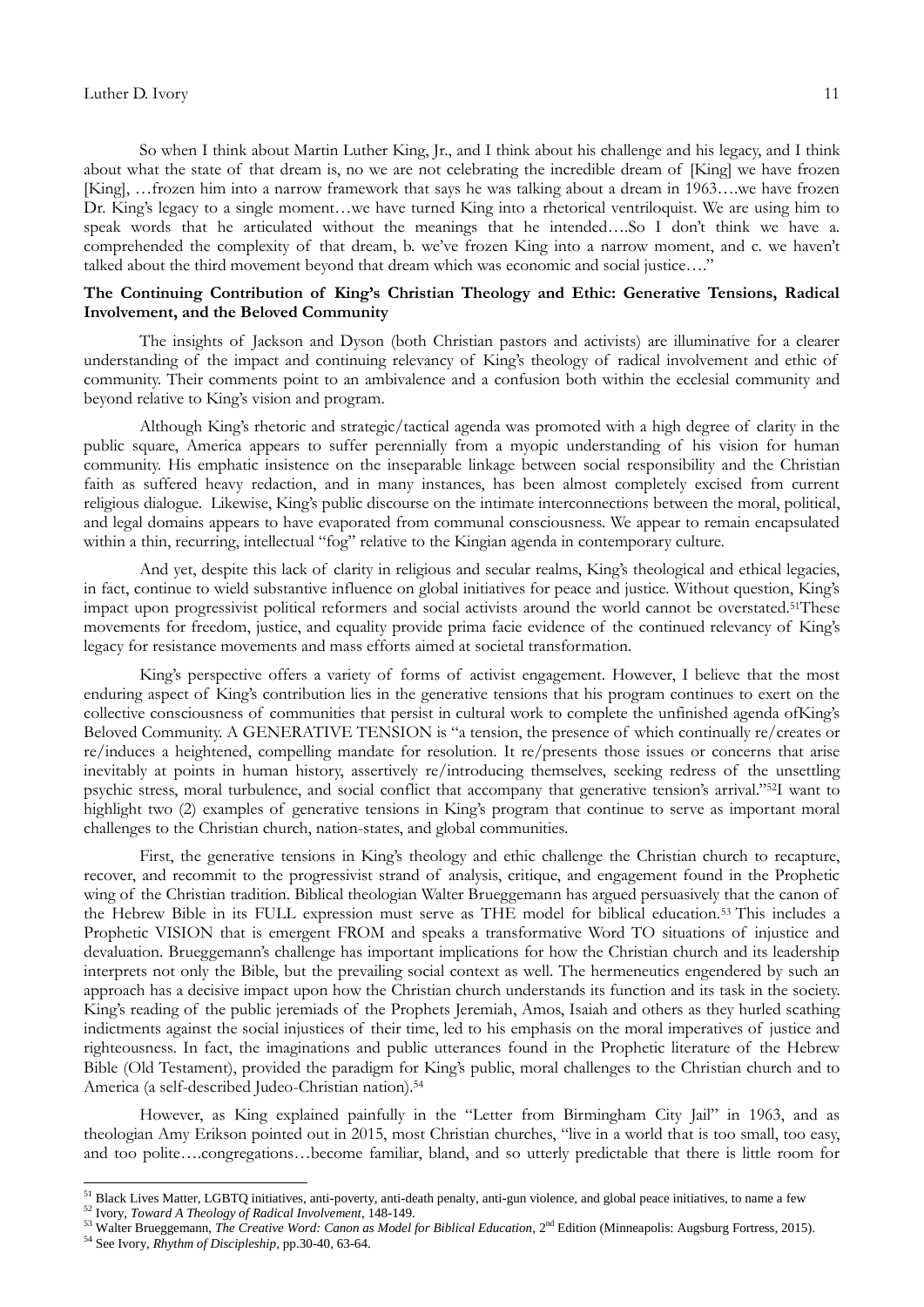growth or change….[hence] the tendency to become settled, and to silence or marginalize the voices that threaten or disrupt our narrow but secure perceptions of truth."<sup>55</sup> King argued that the Christian church has a message and a witness unlike any other cultural institution. The prophetic tradition of critique, resistance, and challenge will enable the Church to remain true to its identity and to its mission of loving, healing, reconciling, and redeeming. The Church's interests will proceed from "below" rather than "above" relative to the hierarchies of power in the society. In this way, the Church will find itself casting its lot with the powerless, poor, and marginalized and giving vision, voice, and a vocation of service on behalf of justice and righteousness. King"s program pushes the contemporary church to assume its unavoidable identity as a public moralist<sup>56</sup>, accenting the norms of love, justice, and peace.

Second, generative tensions in King's theology and ethic promote the necessity ofa RE/examination of BOTH the church's AND the culture's systems of values. Interestingly, this perspective highlights the notion of the Suffering Servant found in Isaiah 53. <sup>57</sup> The suffering motif expressed through this redemptive figure is critically re/appropriated by King,and re/interpreted through a pairing of the servant hood ethic promoted in the narrative of Mark, chapter 10.<sup>58</sup> The "political reading" of these texts allowed King to make sense and meaning of gratuitous human suffering. King emerged with a new interpretive principle which privileged the redemptive possibilities in ALL suffering which AIMED at the DEFEAT of suffering itself. This type of suffering was intentional, purposive, and UNEARNED. As such, it took on a new, different, UN-conventional VALUE because of its usefulness in the EFFORT to overcome senseless, gratuitous suffering. This interpretation of suffering and its role in justice struggles DE-ROMANTICIZES suffering as an existential reality. In so doing it DE-EMPHASIZES the FACT of suffering IN FAVOR OF the TELOS or AIM of a particular TYPE of suffering. For King, ONLY suffering that is experienced as the RESULT of a struggle AGAINST suffering is somehow redemptive in a morally based, morally coherent universe.

Suffering now had profound social AND personal VALUE for those who had opted to live the purposedriven life of a RADICAL LOVER. In the hands of a Sovereign, Providential God and the efforts of a co-worker for justice, love, and peace, suffering incurred through a radical DECISION TO LOVEcould now be deemed efficacious. A particular FORM of suffering emerging from a specific AIM could now have a redeeming value. ANYONE who willingly took such suffering upon themselves would experience the strange, reconciling, healing ways of radical love. King understood this type of suffering as NORMATIVE for the Christian life, and he argued that participation in this type of suffering was a moral mandate for anyone who was serious about achieving the Beloved Community. This type of suffering entailed a radical CHOICE.

King referred to the commitment to engage in this type of radical suffering as "a decision to LOVE".59For King, admittedly this decision amounted to a NON-conventional approach to living. Radical love and its complementary value system certainly ran COUNTER to those values embraced and promoted by the prevailing culture. The decision to love meant a choice for an oppositional lifestyle with values that were counterintuitive to the times.<sup>60</sup> However, those who decided to love and suffer in in this way, even while not fully understanding HOW it worked, could take refuge and hope in the belief that God was somehow working IN the experience. God"s radical love was somehow actively creating value out of pain, triumphantly bringing order out of chaos, redeeming life in the midst ofall of its brokenness, pain, and death.<sup>61</sup>

While he believed the prophetic and synoptic texts in the Bible were morally compelling for Christians, King also asserted their applicability to ANY human being engaged in resistance efforts against the super-personal forces of evil. To be a cultural worker on behalf of justice in a morally based universe, for King, means that one must be prepared to eventually encounter forces that work in opposition to the beloved community.

<sup>55</sup> Amy Erikson, "Preface to the Second Edition", Brueggemann, *The Creative Word*, 2015.

<sup>56</sup> On the notion of public moralist, see Robert Michael Franklin*, Liberating Visions: Human Fulfillment and Social Justice in African American Thought* (Minneapolis: Fortress Press, 1990), 5.

<sup>57</sup> See Isaiah 53rd Chapter in its entirety. For a fuller explication of the Suffering Servant Motif, see Claus Westermann, *Isaiah 40-66, A Commentary*, Old Testament Library (Philadelphia: Westminster Press, 1969), 253-269.

<sup>58</sup>See Mark, Chapter 10:32-45, *Word Study Greek-English New Testament*, Paul R. McReynolds (Wheaton, Illinois: Tyndale House Publishers, Inc., 1998),166-168.

<sup>59</sup> See Washington, 250. King echoes this decision during his final and most "radical" SCLC presidential address in 1967 entitled, "Where Do We Go From Here?". It is noteworthy that although it is near the end of his life, King still promotes the redemptive nature of unearned suffering in this address

<sup>&</sup>lt;sup>60</sup>In April, 1967 in a speech entitled, "A Time to Break Silence" King presented his opposition to the Vietnam War, and argued that America must "undergo a radical revolution of values". See Washington, 240. Later this year in his final SCLC address, King also argues that America must undergo a radical restructuring of American society and its values, placing love at the center. See Washington, 245-252.

<sup>&</sup>lt;sup>61</sup> King makes this faith claim powerfully during his somber sermon, "Eulogy for the Martyred Children", at the Sixteenth Street Baptist Church in 1963 at the funerals of four girls who were killed by a church bomb during the Birmingham Campaign. See Washington, 221-223.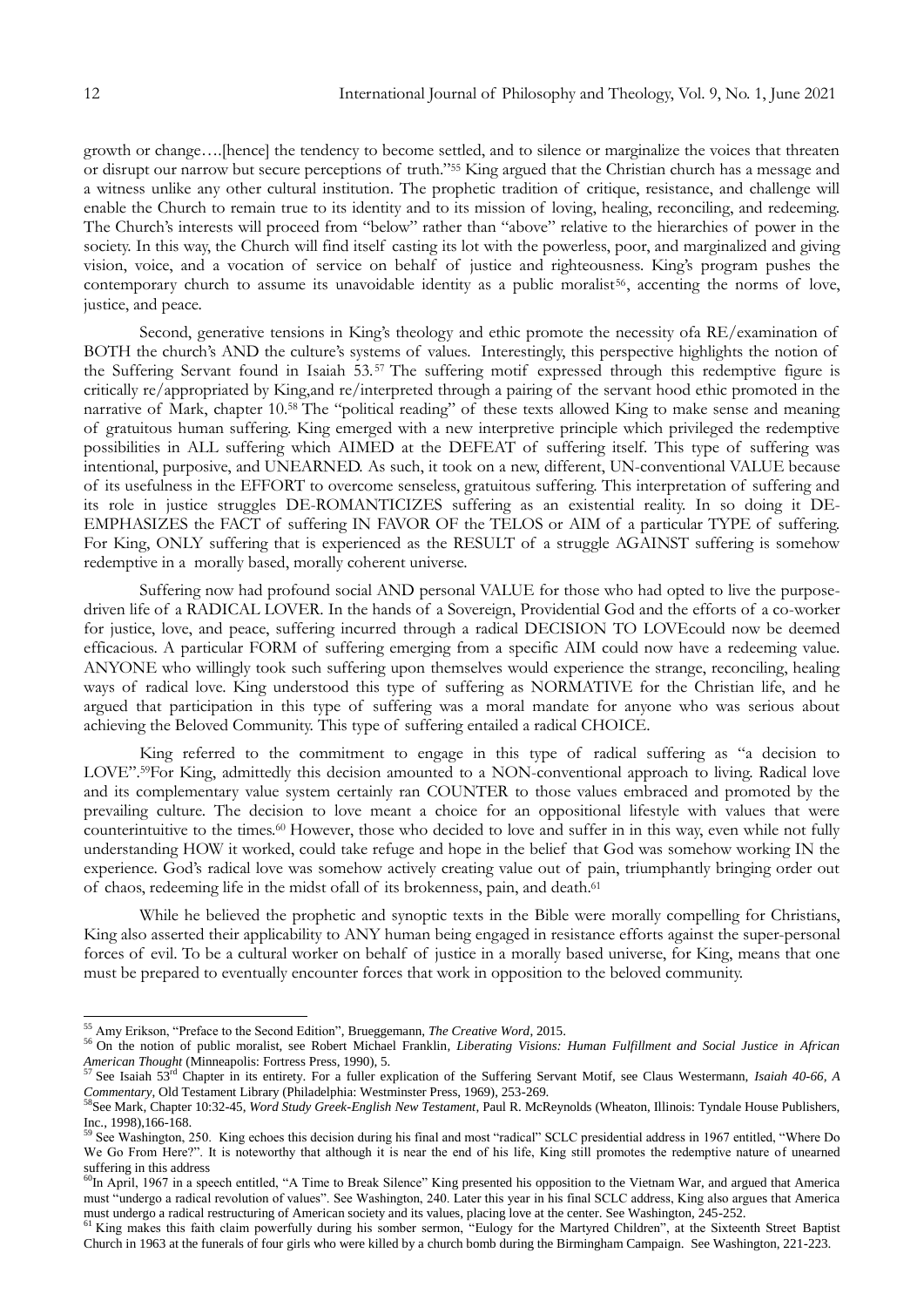When this encounter occurs, the imperatives of service, risk, sacrifice, and suffering must assume primacy as nonnegotiable values in the life of the resister.

However, when covenanting to join God as a CO-RESPONSIBLE MORAL AGENT in the work of redemption and restoration, one is obligated to follow a path of MORAL MILITANCY. This path requires a commitment to moral coherence---namely, means-end coherence---whereby the objective one seeks to achieve is already pre-existent in the methods one uses in the process. Consequently, the justice worker is compelled to rule as anathema any strategy or tactic which does NOT honor the sanctity/sacredness of humanity, the interrelatedness of all life, and the primacy of love, justice, and peace.

At bottom, this generative tension has to do with values. A VALUE may be understood as any reality which guides, orients, or motivates human behavior. King's program stressed the imperative to accent the moral dimension in struggle. Therefore, he highlighted those UN-conventional, NON-market moral values (e.g. noninjury, suffering, moderation, equity, valuation) which ran counter to the prevailing cultural norms. King"s notion of extremist love promoted COUNTER-cultural values of human worth, dignity, compassion, and egalitarianism, while rejecting the conventional values of force, dominance and supremacy which were deeply embedded in the instrumental use of violence in all of its expressions.<sup>62</sup>

Herein lies the generative tension for the contemporary moment. Does nonviolent direct action represent the only viable path towards a just society? Without question, the radical lover and resister will be faced with retaliatory violence in multivariate forms by the guardians of the status quo. In addition, the current statistics on violent crimes and gun use in the U.S. alone are staggering and alarming. Should private citizens value arming themselves with guns in order to fight against the guns that they believe are intent to rob and kill them? How does the value of self-defense relate to this issue? Will more guns, bombs, planes, police, SWAT units armed with assault weapons and tear gas cannisters, and more privatized prison systems result in a more safe, sane, just, and peaceful society? How DOES a society concerned with liberty and justice for ALL maintain the balance between militancy and morality?

This generative tension is also applicable when one considers King"s values of suffering and moderation. In a society that valorizes comfort and convenience, and is inordinately fixated with wealth, acquisition, and status, what role will NON-market moral values such as love, justice, fairness, equity, excellence, divestment, diversity, service, and moderation play? When we think about suffering in societies, we can easily calculate the astronomical COSTS associated with the violence of poverty, domestic abuse, illiteracy, war, underemployment, wage inequity, lack of access to health care, etc. There is a great deal of suffering that is built into the very systems and structures we create and perpetuate in human communities. King's ethic promoted the value of redemptive suffering in the struggle AGAINST suffering.

For King, there certainly ought to be sustained, serious efforts to alleviate suffering. However, these efforts must be prepared to take on suffering in a way that is devoid of the intent to cause more suffering, while privileging the needs of those who suffer most in the society. Because of the way in which the universe operates, "the moral arc of the universe is long, but it bends towards justice."<sup>63</sup> Therefore, unearned suffering in the struggle against suffering is somehow redemptive in nature. <sup>64</sup>This view represents a new, innovative way of interpreting gratuitous suffering that is experienced as a result of the radical lover/resister's proactive struggle AGAINST suffering and FOR justice! In this view, the role and ultimate meaning of suffering SHIFTED from a meaningless, negative to a redemptive, positive value. Near the end of his life in 1967, King argued for a comprehensive "revolution of values" in the society by which to begin the SHIFT to a more just and humane community.65King was emphatic in his insistence that a new paradigm that nudged humans from a "thingoriented" to a "person-oriented" system of values was now a moral necessity for America and the world.66The shift in value paradigms would result in "suffering" for those who had benefitted for centuries from the current arrangements of power. However, this notion of "suffering" would shift the locus of responsibility for the elimination of poverty to the "haves" and "comfortables".

 $62$  See King's "The Power of Nonviolence", in Washington, 12-15.

<sup>&</sup>lt;sup>63</sup> See King's 'Our God Is Marching On", in Washington, 13-14, 230.

<sup>&</sup>lt;sup>64</sup> See King's "Love, Law, and Civil Disobedience", in Washington, 47.

<sup>&</sup>lt;sup>65</sup> See King's "A Time to Break Silence", in Washington, 240-244; and "Where Do We Go From Here: Chaos or Community?", in Washington, 629-633.

<sup>&</sup>lt;sup>66</sup> On King's value of unmerited suffering and its redemptive effect, see Ivory, *Toward A Theology of Radical Involvement*, 71-75; a fuller treatment on the value of suffering is found in Mika Edmondson, *The Power of Unearned Suffering: The Roots and Implications of Martin Luther King, Jr.'s Theodicy* (New York: Lexington Books, 2017).